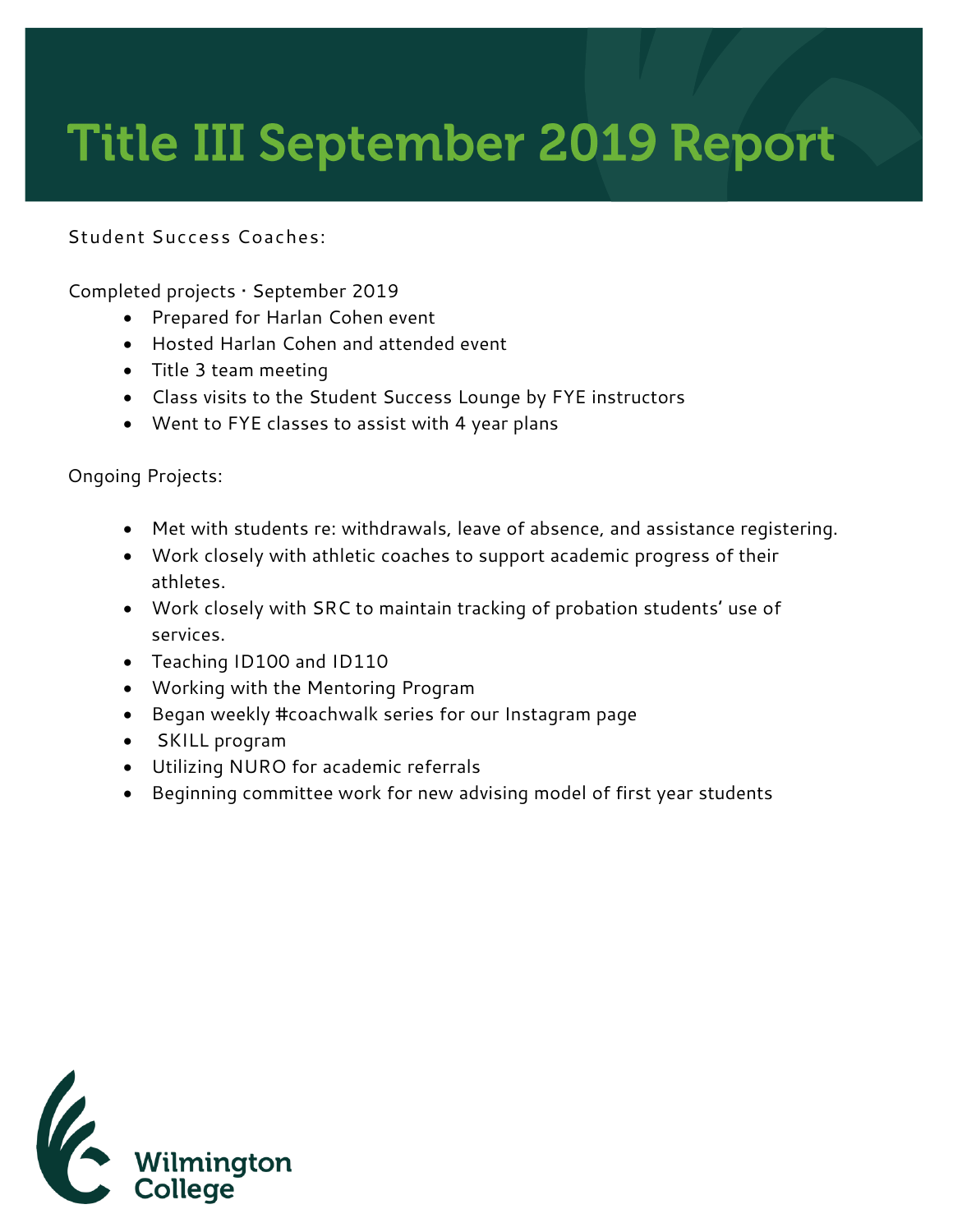**Below is the record of contact for the method and reason for contact from SSCs.** 

| Method of Contact          | #   |
|----------------------------|-----|
| Email                      | 358 |
| In Person                  | 159 |
| <b>Contact with Parent</b> | Ω   |
| Phone Call                 | Ω   |
| <b>Text Message</b>        | Ω   |
| <b>Reason for Contact</b>  |     |
| Academic Advising          | 41  |
| Academic Progress Report   | 2   |
| Academic Referral          | 97  |
| <b>Coaching Session</b>    | 42  |
| Group Presentation         | 43  |
| Mass Outreach              | 205 |
| Other                      | 54  |
| Probation                  | 33  |
| WD/LOA                     | 3   |
| Duplicated                 | 93  |
| Unduplicated               | 306 |
|                            |     |

## **Mental Health:**

Completed Programs –September 2019

- Taco Bout it 1<sup>st</sup> Meeting (3 Students)
- Presented in ID100 Probation Classes (10-12 students)
- Suicide Awareness Prevention Program (2 Students)
- Ongoing Programs
- Facilitation and management of SKILL
- Working with athletic coaches to support academic progress of their athletes
- Campus outreach and education on mental health